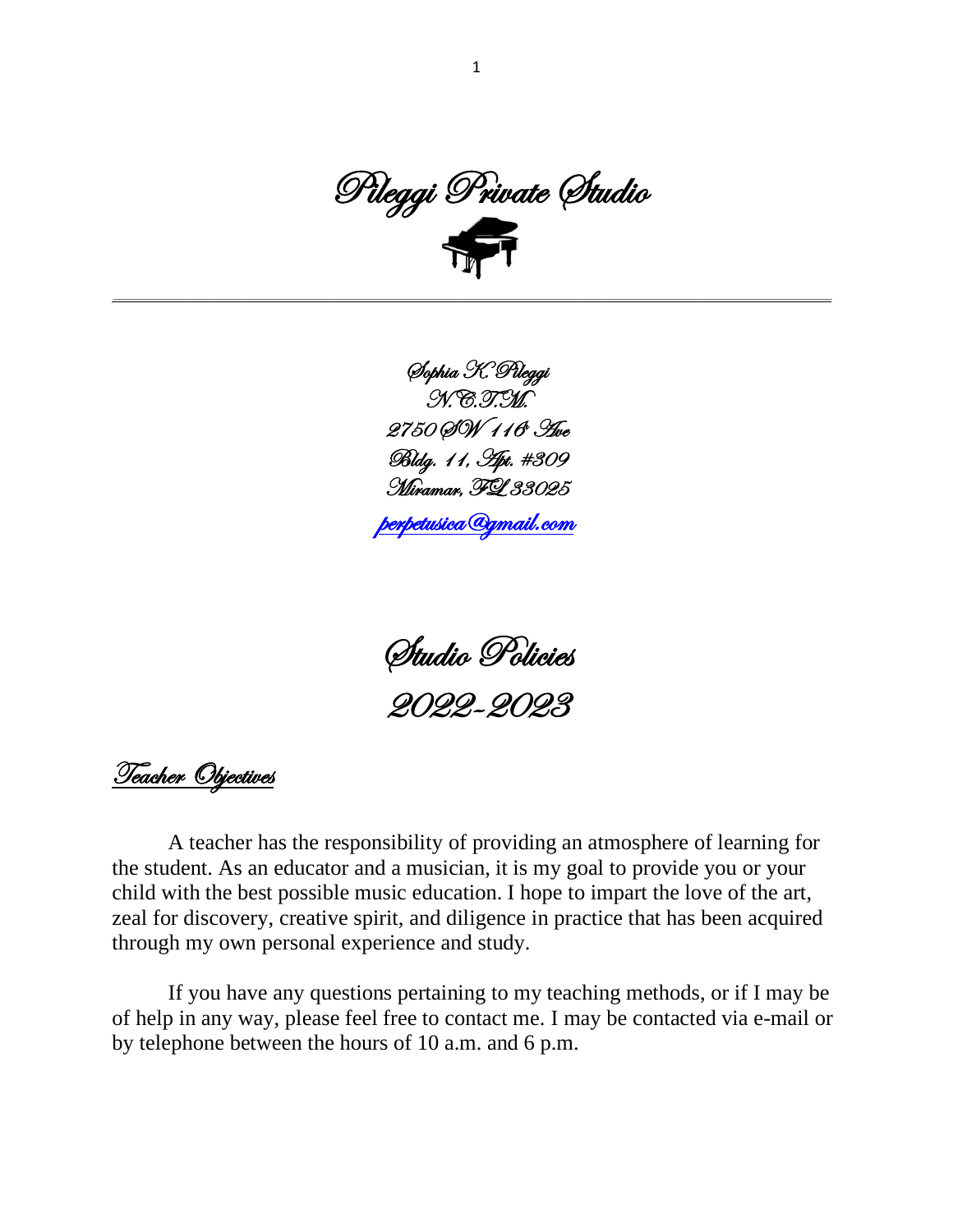Pileggi Private Studio

Tuition

Tuition rates are noted in an attachment to the studio policy. Tuition may be paid in two equal payments for the fall and spring semesters, September 6<sup>th</sup> and January 16<sup>th</sup>, or at the beginning of each month. Fifty percent will be due at the student's first lesson by the beginning of the fall semester and fifty percent will be due at the student's first lesson in January  $10<sup>th</sup>$ , 2022. Those who choose to pay on a monthly schedule shall make payment no later than the Monday of the second week of lessons. A late fee of \$75.00 will be assessed for tuition unpaid after the Friday of the second week of lessons.

Tuition statements will be sent to the student, or the parent of the student, two weeks prior to the beginning of the fall and the spring semesters. **Tuition is not based upon the number of lessons a student attends.** Unless the lesson is cancelled by the teacher, students are generally not permitted make-ups or adjustments for missed lessons.

The studio's year will run from September  $6<sup>th</sup>$ , 2022 through June  $4<sup>th</sup>$ , 2023. I will be available to teach 35 lessons throughout the academic year (33 private lessons and two make-up lessons). **A \$75.00 reservation fee will be due no later than June 30th, 2022. Students who enroll in summer lessons will not be charged a reservation fee.** A calendar of student events, lesson schedules, and holiday recesses will be distributed at the first lesson in the fall semester.

Tuition includes 33 private lessons, 2 performance classes, as well as special opportunities for the student to participate in festivals, competitions, and master classes. Music purchased for the student, competition fees, audition fees, and fees for master classes are not included in the tuition. Students will receive an invoice for these as they occur, with payment due within 15 days.

**A recital fee of \$20.00 per family as well as a Technology Fee of \$20.00 per family will be assessed at the beginning of the Fall Semester. Students who wish to waive their attendance in any Recital will still be assessed a Recital Fee. These payments will be due no later than September 6th, 2022.**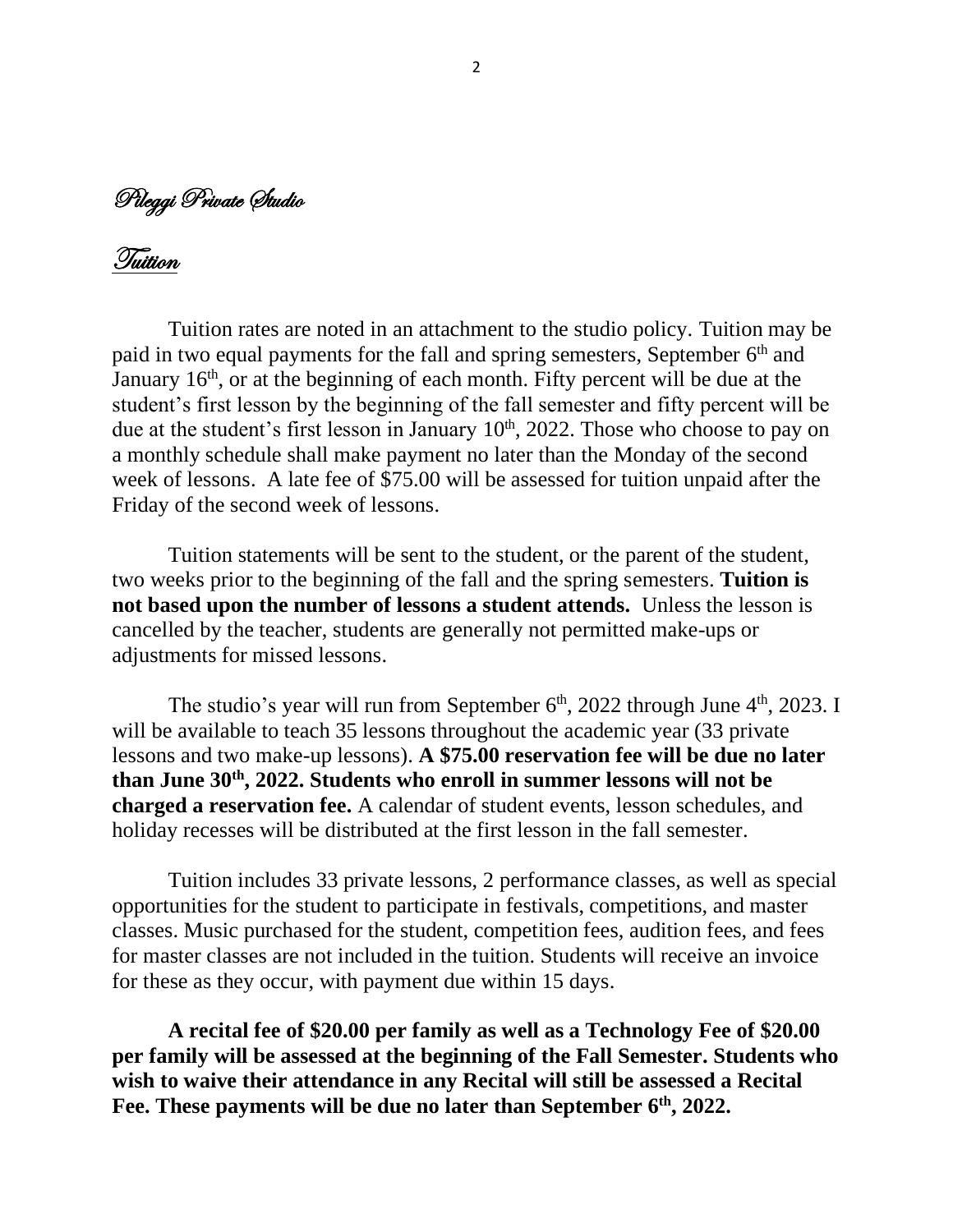Pileggi Private Studio

## Missed-Lessons/ Make-up Lessons

1) A record of lessons missed by the teacher and the student will be kept on file.

**Under normal circumstances, lessons missed by the student will not be made up.** Exceptions to this rule will apply on an individual basis and will NEVER apply to any of the following:

- a. Lessons missed because of a social event;
- b. Lessons cancelled due to the lack of preparation;
- c. Lessons missed because of vacations scheduled at odd times during the school year; or
- d. Lessons missed due to after-school activities.
- 2) Lessons missed due to extreme weather conditions will not be made up unless at the end of the spring semester the student will not have had the opportunity to attend 33 lessons.
- 3) Students may call to reschedule their lesson for a one-time event or for a short-term conflict or activity. The following stipulations apply:
	- a. The teacher must be notified within 48 hours (even more notice is preferred).
	- b. The lesson must be moved to another time in the same week or the week following; and
	- c. The teacher will make every effort to offer the student an acceptable time; however, if the teacher is unable to provide an acceptable time within the two-week period, the lesson will be forfeited.

Student Responsibilities

The assigned time is the exclusive responsibility of the student. He or she is expected to be prepared for the lesson in advance of the lesson time. No lesson will be extended for a student who is not ready to begin on time.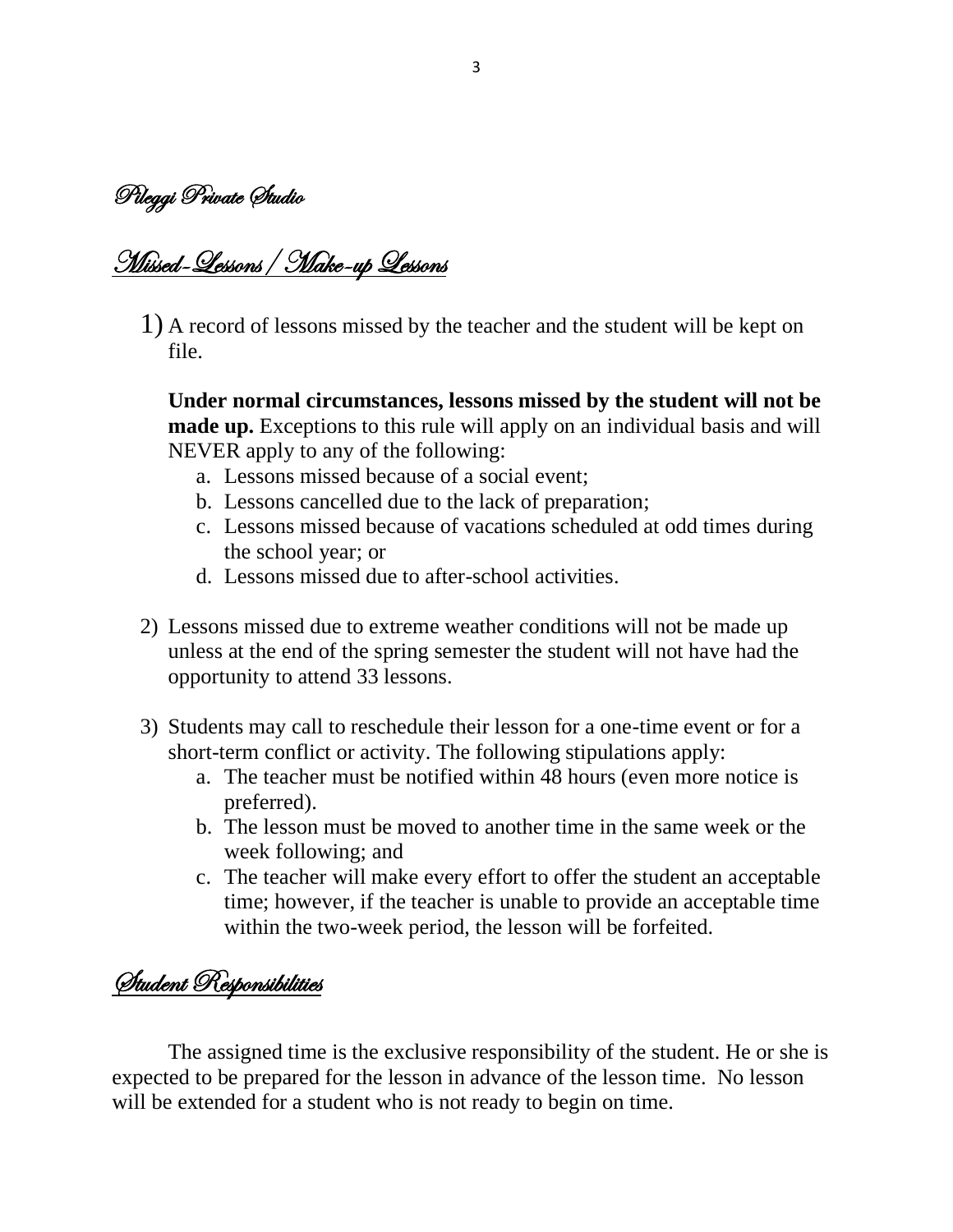## Pileggi Private Studio

## **Assignments and practice have the same priority as homework! In order to achieve proficiency in piano studies, daily practice is essential.**

I will not retain students who regularly come late to lessons or who are late in making tuition payments.

Students are expected to participate in studio activities (festivals, competitions, and master classes) and are encouraged to attend other recitals and concerts. The following are mandatory for student attendance:

- 1) One Studio Recital (perhaps two if one is arranged in the Fall!); and
- 2) Two Performance Classes, which will take the place of a private lesson that week.
- 3) Two concerts to attend; one in the Fall and one in the Spring.

General Policies

Experience has shown the majority of students are more relaxed in the lesson when parents and/ or visitors are not present during the lesson. Therefore, to ensure the best possible learning environment for your child, parents or visitors will not be allowed to attend lessons unless prior arrangements have been made.

It is assumed that students enrolling in lessons will attend lessons for the entire academic year, as they have already reserved an exclusive lesson time in my schedule. Of course, there may circumstances that may cause lessons to be interrupted such as relocation of the students' family outside the metropolitan area. In such instances, written notice is required at least one month in advance. If notice is given less than thirty days prior to lesson interruption, the student will be responsible for tuition accrued for that month.

Students may be recorded or photographed during performances or lessons. Please contact me if you do not wish pictures or videos of your child to be posted on my website or if you have any further questions concerning the matter.